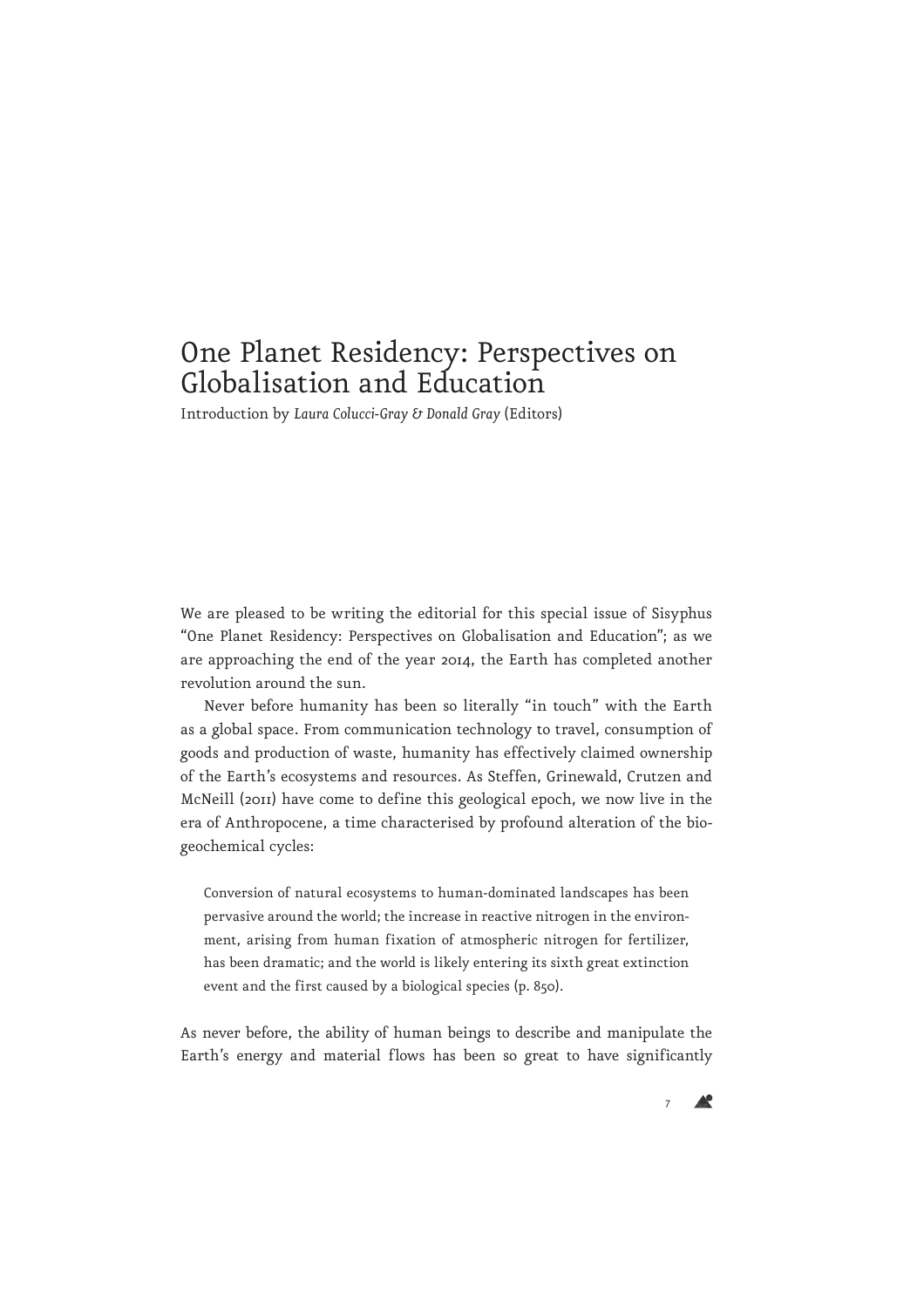altered the social and biological processes sustaining life on the Earth. However as Steffen et al. (2011) maintain, the recognition of the role of human species as agents of global, bio-physical changes come with greater responsibilities which perhaps unsurprisingly, our current social systems are struggling to meet. Humanity finds itself facing an unprecedented scenario located largely outside the range of past experience. The sheer complexity of the Earth functioning systems challenges common notions of predictability or what may count as reliable knowledge. What we handle instead are "models" and "scenarios"; which are highly dependent upon cultural and value-based assumptions about what might be acceptable levels of risk or uncertainty (Rockström et al., 2009).

The researchers who have described the epoch of the Anthropocene are concerned about the role of the public in such global transition. The concept of Anthropocene and the debates about its origins and significance have been confined almost entirely to the research community. Will the public be willing to accept it as a construct? And most importantly, what sort of considerations will be taken into account in making decisions which will be high stakes and contested? The new scenarios ahead are set to challenge existing modes of living. We are set upon a trajectory of transformation and change that is so substantial that most of consolidated knowledge and deeply held beliefs about how the world operates may become outdated in a non-distant future.

As Descola (2012) interestingly puts it, the modes of energy production and consumption inevitably reflect the relations that any society establishes with humans and non-humans forms. Through "relational modes" or "schemas" the types of interaction between humans can be replicated at different levels between humans and nature and they become established as cultural norms. In the particular case of Western societies, the "need" imperative has given rise to an economy of demand, predation and exploitation of resources to fuel a particular form of economic development. As a biological species we have socialised ourselves into a model of consumption (Dale & Shove, 2000) which regulates our personal interactions from the simpler forms of digital communication to the more sophisticated aspects of education and general imagination (McGregor, 2014). The ability to frame and understand every day, physical and practical actions as part of broader cultural discourses yields important implications for education.

Changing from a pattern of predation to a pattern of mutuality and coexistence requires developing a profound understanding of what it means to be human: biologically, we are wired up with the cycles of the bio-geo-chem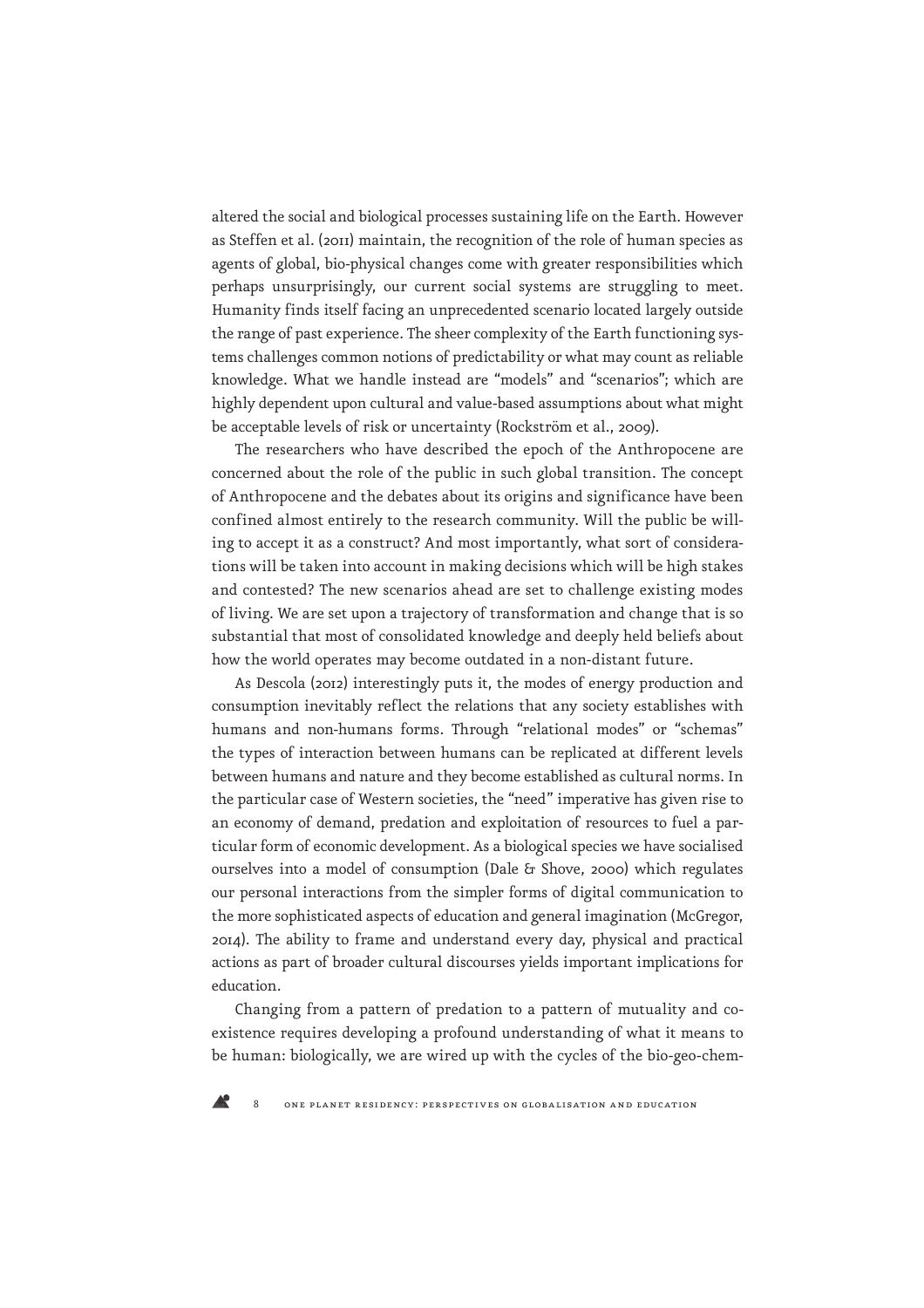ical elements (Carbon, Nitrogen, Oxygen etc.) which are recycled and transferred across the organic and the inorganic realms of the Earth, sustaining the living communities and storing toxic elements. Indeed through the act of living, breathing, feeding, our bodies become the means through which we enter in communication with Life as a whole, being both and at the same time the transient points of accumulation and release of the global flows of energy and materials, in a relationship of exchange and interdependence with Gaia.

A view of humanity that is not separate from the global context, in relationship and in connection with a range of living and non-living processes challenges traditional views of the Earth. From a view which confines and separates we can move to a view which sees subjects and objects in-relation, tangled in stories of co-transformation. This view on being human is the view of process and change, or phronesis, an experience of living which is embedded in time and place (Merleau-Ponty, 1962; Tilley, 2007), and the world being observed cannot be separated from the observer. As indicated by Ingold, "the ways in which we act and interact with materials should be taken seriously, since it is from them that everything is made" (2011, p. 31), and this includes ourselves. Indeed as Ingold continues, the properties of materials are not attributes which can be categorised, confined and defined, but histories, from which our narratives of development unfold.

The implications of this view are ethically and educationally substantial: acquiring one planet residency means recognising that reciprocity regulates our lives. However that we are not able to perceive the full extent of the impact and consequences of our actions in everyday life, begs for an interrogation and understanding of the role of the educational processes. Educational practitioners and researchers alike are confronted by a set of important and taxing questions: How far does education take account of perspective of inclusion and co-existence with other human communities and living forms on the Planet that we all share? In what way does an understanding of inclusive, equitable and sustainable relationships raise awareness of common assumptions about what the kind of education that is desirable and required?

The contributions included in this special issue of Sisyphus engage with such examination by looking closely at the tacit assumptions that are regulating social and educational systems; the extent to which such assumptions have contributed to the sedimentation of a worldview which has proved to be unsustainable and provide some suggestions for moving away from a destructive path towards new and desirable scenarios. The five papers contained in this issue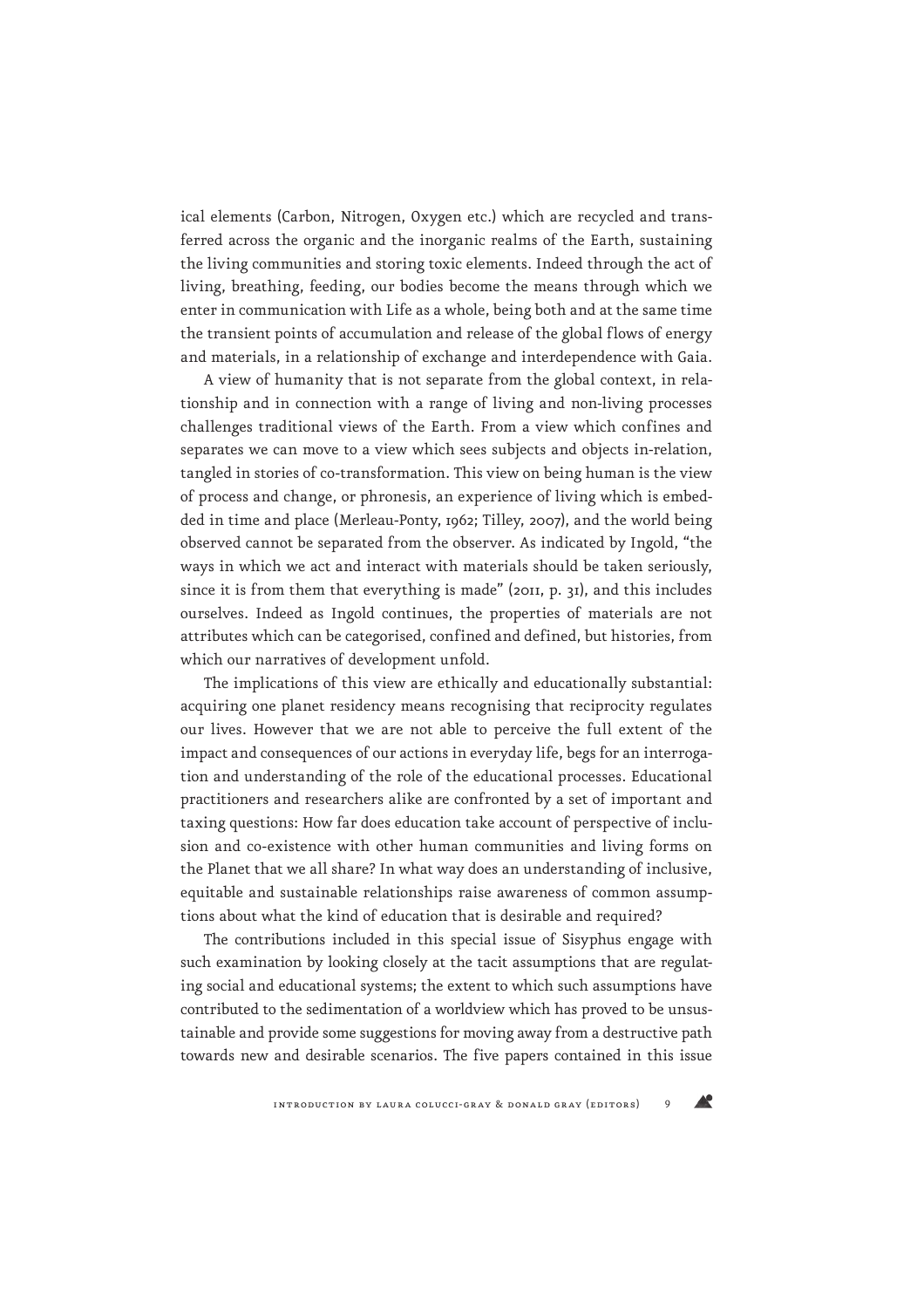bring together perspectives from the North and the South of the world; interrogate different aspects of the relationship between globalisation and education and altogether, provide an informative overview of current and topical reflections on education for a "one planet residency".

In order of appearance, the special issue opens with the paper authored by Donald Gray and Laura Colucci-Gray who describe the role played by science and technology in shaping common views of nature in the West and the "integrative schemata" (Descola, 2012) according to which a powerful technoscientific enterprise is elevated as the means for fuelling economic growth. The authors deconstruct the epistemological and ethical assumptions governing techno-science and argue for a more sophisticated understanding of the complex ways through which humans can enter in relationship with the world. A position of humility is advocated as a means to develop a form of communitybased science which takes the Earth as the ultimate place for ensuring that everyone has the opportunity to lead a life of value. Such a shift is based upon the idea of respectful dialogue with other humans and non-human life forms.

Vanessa Andreotti develops further the range of "integrative schemata" or "discourses" which permeate current models of unsustainable development. She illustrates the implications of dominant views of development and progress as linear trajectories managed by technocratic systems seeking to manipulate and to normalise, erasing surprise, and with it, also the possibility of participation and dissent. Andreotti brings forth the role of critical literacy as a means to recognise how different decisions serve particular agendas and values, thus revealing the need to disclose suppressed knowledge, languages and subjectivities. In addition, critical literacy has also a creative role, enabling people to ask questions about how could life projects develop otherwise, according to alternative imaginations which may develop from other narrative and linguistic roots, the "forgotten" or "silenced" ones.

Moving to the realm of education, Walter Humes further develops the power of critical literacy for interrogating the impact of globalisation on education, by disclosing the narratives of power, control and domination which have penetrated the structures of educational systems worldwide. His contribution stresses the importance of recognising the influence of narratives on shaping behaviours and expectations thus seriously questioning the ability of educationalists around the world to re-think the aims and purposes of education.

Donald Gillies deepens such reflection by providing a detailed account of the historical and cultural basis of the origin of the concept of "social capital"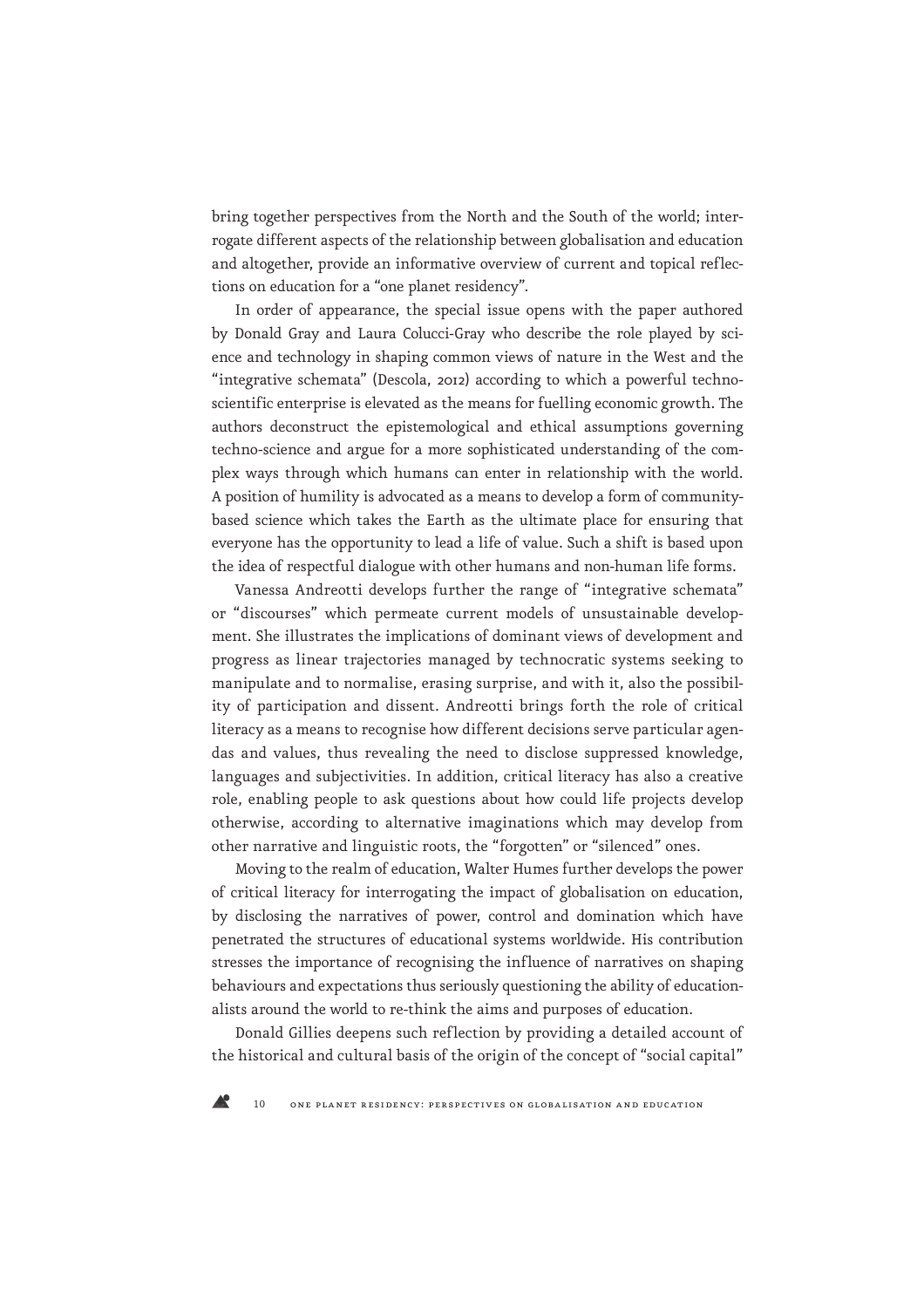which has become an established form of thought in education. Gillies skilfully retraces the concept to its early origins, the time of the great economic and technological acceleration in the United States which incidentally, Steffen et al. (2011) take as the starting date and driving force of the Anthropocene. In Gillies's paper we see the power of narratives at work: the concept of social capital has clear roots origins in the neoliberal mentality which promoted the ongoing accumulation of goods and services to sustain a materialist society striving for infinite growth. The concept of social capital is revealing of the narratives which have permeated educational systems worldwide and which elected the educational systems as the driving force of capitalist, post-industrial economy. A transition towards a one planet residency requires shedding acquired concepts and forms of thoughts. New narratives require new languages.

Finally, Ana Paula Caetano and Isabel Freire illustrate three projects with distinct methodologies, each one advocating the values of participation, interdependency and responsibility amongst human communities. The authors explicitly recognise the levels of cultural, personal and structural violence which are embedded across social and educational systems and the need to promote fundamentally dialogical, inclusive and relational competences. As the authors remarked "to think and to investigate the relationship between education and citizenship implies questioning the means and the ends, clarifying which kind of citizenship is intended and which kind of society we want to construct". In this process, teachers and students and educators at large are tasked to engage with both reason and affect: getting involved with social change is a material, corporeal and emotional investment, at the service of the communities in which we live.

The papers brought together in this special issue have the clear mission of weaving a critical understanding of globalisation across educational systems and beyond specific disciplines or levels of education. This special issue of Sisyphus calls upon the need for educationalists to engage further and in a more connected and sustained way with the challenges of providing a sustainable path for living in the Anthropocene: is one planet residency with boundaries which are not so clearly defined. What are the attitudes and experiences required to build a safe operating space of humanity?

> *Laura Colucci-Gray Donald Gray*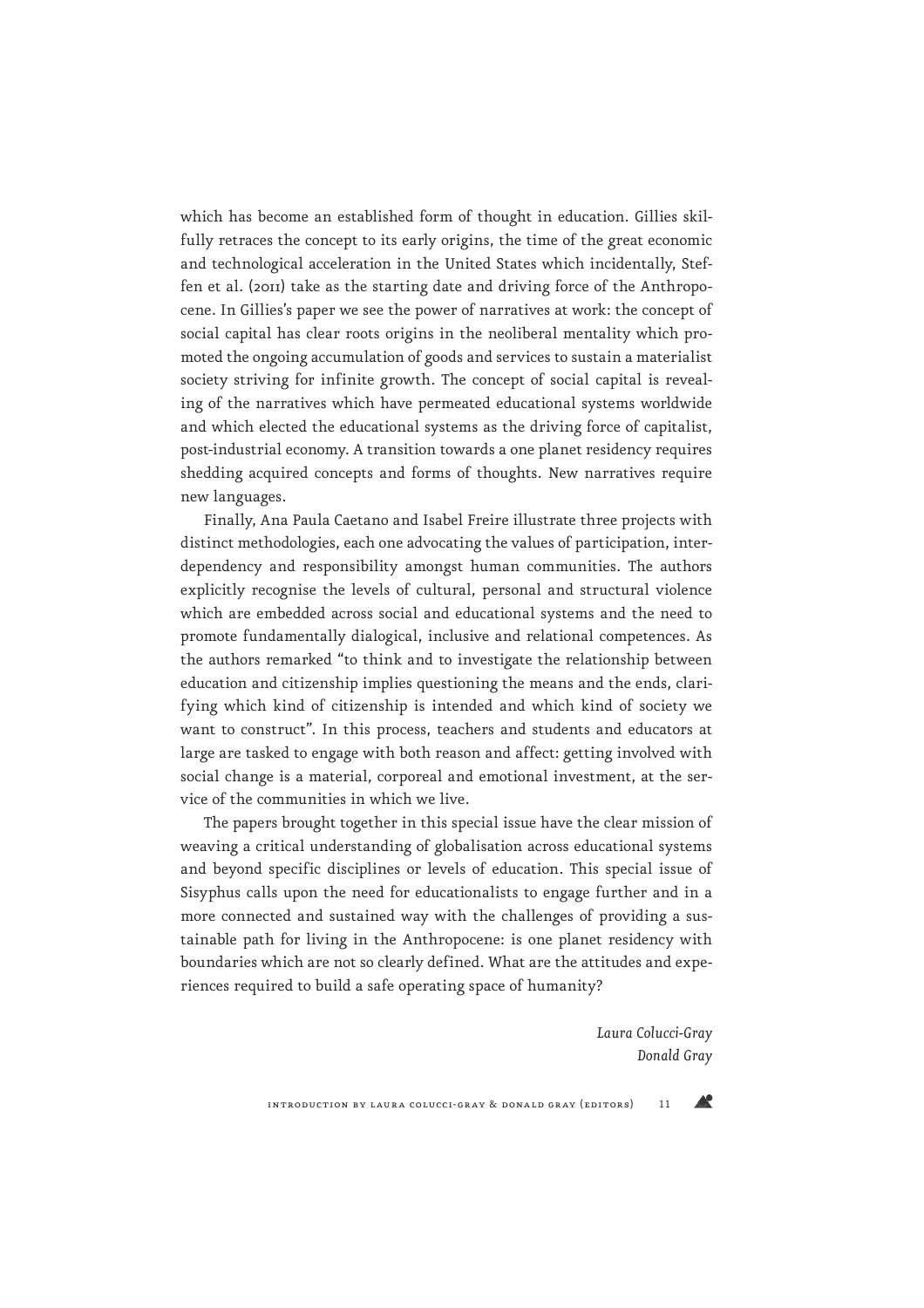## REFERENCES

- DALE, S., & SHOVE, E. (2000). Defrosting the freezer: From novelty to convenience. A story of normalization. *Journal of material culture, 5*(3), 301-319.
- Descola, P. (2012). Beyond nature and culture. Forms of attachment. *Journal of Ethnographic theory, 2*(1), 447-471.
- INGOLD, T. (2011). Being alive, essays on movement, knowledge and description. London: Routledge.
- McGregor, E. (2014). From social movement learning to socio-material movement learning? Addressing the possibilities and limits of new materialism*. Studies in the Education of Adults, 46*(2), 211-227.
- Merleau-Ponty, M. (1962). *Phenomenology of perception*. London: Routledge.
- Rockström, J. *et al.* (2009). A safe operating space for humanity. *Nature*, *461*, 472-475.
- STEFFEN, W., GRINEWALD, J., CRUTZEN, P., & MCNEILL, J. (2011). The anthropocene: Conceptual and historical perspectives. *Philosophical Transactions of the Royal Society, 369*, 842-867.

Tilley, C. (2007). Materiality in materials. *Archaeological Dialogues, 14*(1), 16-20.

\*

**Received:** December 8, 2014 **Final version received:** December 22, 2014 **Published online:** December 29, 2014

12 one planet residency: perspectives on globalisation and education